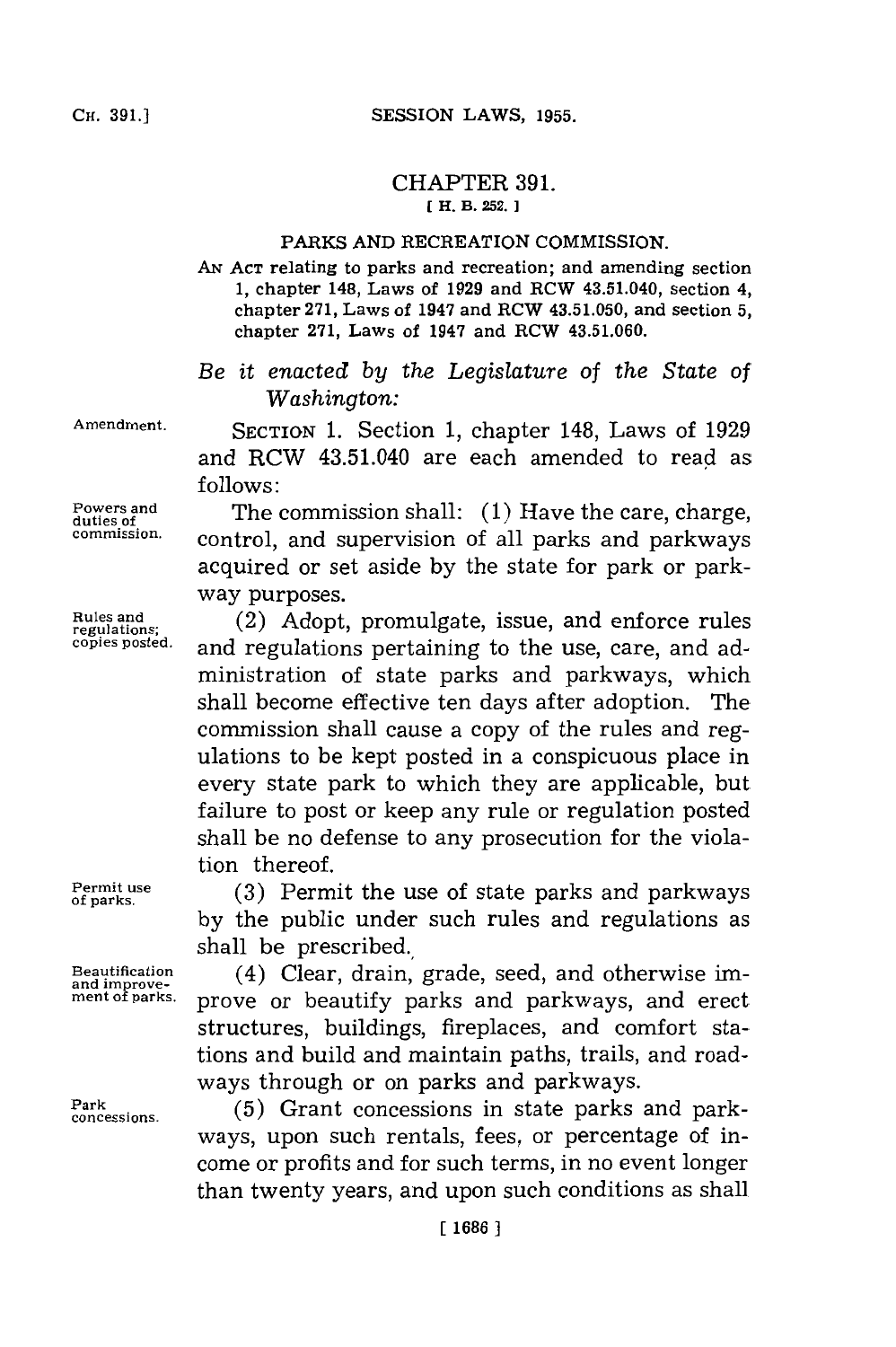be approved **by** the commission: *Provided,* That the commission may, **by** unanimous consent of its members grant such concessions for terms not to exceed forty years in state parks and parkways lying within the Columbia basin area in Douglas, Grant, Franklin, and Walla Walla counties and within Mount Spokane state park. No concession shall be granted which will prevent the public from having free access to the scenic attractions of any park or parkway.

**(6)** Employ such assistance as it deems neces- **Emrploy** sary.

**(7)** Select and purchase, lease, or otherwise ac- **Acquisition** quire for and in the name of the state such tracts of land, including shore and tide lands, for park and parkway purposes as it deems proper. **If** the commission cannot acquire any tract at a price it deems reasonable, it may obtain title thereto, or any part thereof, **by** condemnation proceedings conducted **by** the attorney general as provided for the condemnation of rights of way for state highways.

**(8)** Cooperate with the United States, or any **Cooperation** county or city of this state, in any matter pertaining **groups.** to the acquisition for park and parkway purposes of any area not within the limits of any city, and in the care, control, or supervision of any park or parkway, and enter into contracts in writing to that end. **All** parks or parkways, to the acquisition or improvement of which the state shall have contributed or in whose care, control, or supervision the state shall participate pursuant to the provisions of this section, shall be governed **by** the provisions hereof.

**(9)** Investigate and report to the governor on or **Report to governor.** before the first day of January next preceding the regular session of the legislature regarding any proposed park or parkway, and make recommendations respecting other regions in the state desirable for state park or parkway purposes.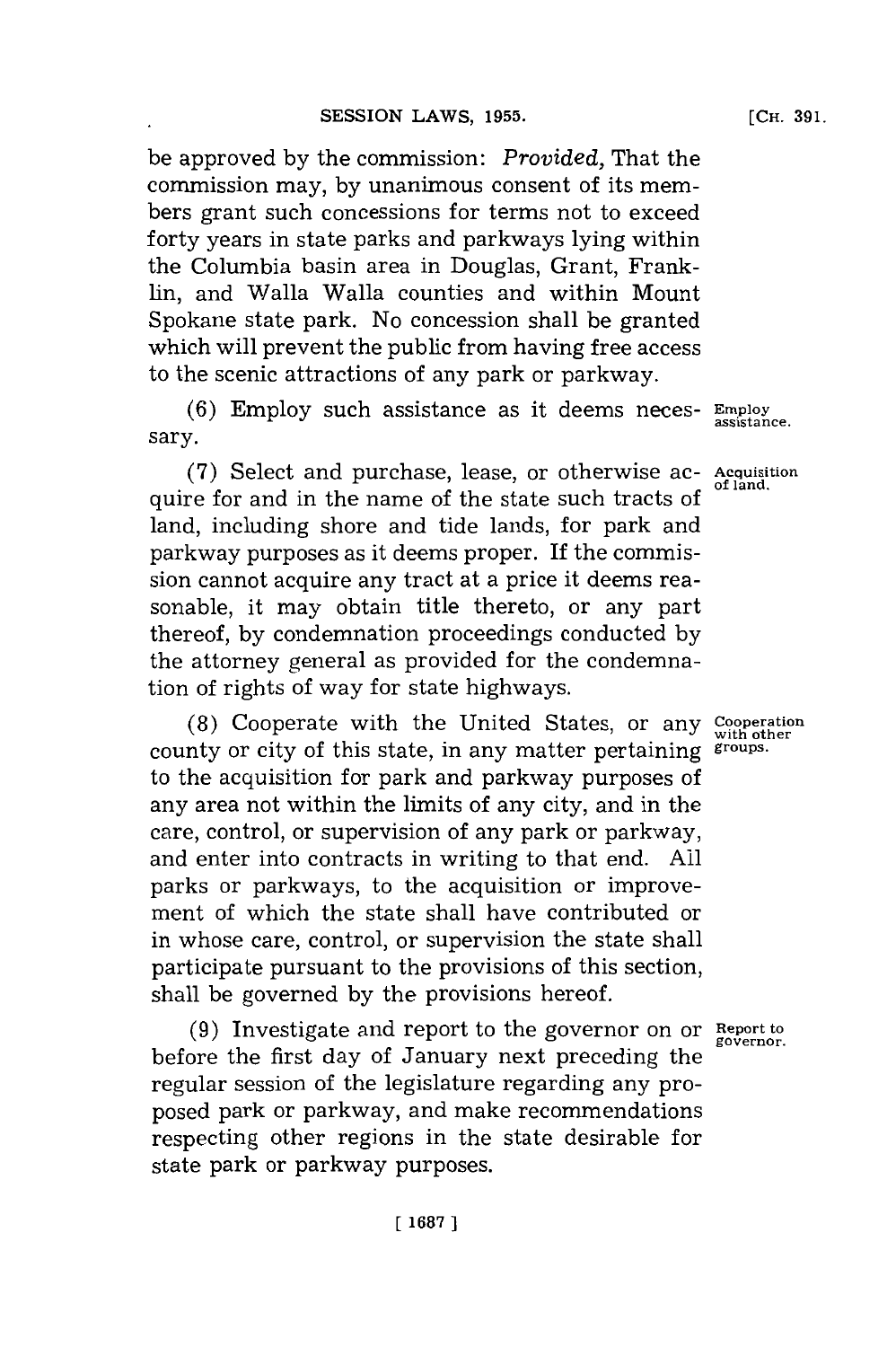**CH. 391.]**

Cis. **91.]SESSION** LAWS, **1955.**

**Amendment.** SEC. 2. Section 4, chapter **271,** Laws of 1947 and RCW **43.51.050** are each amended to read as follows:

Authority<br>given The commission may: (1) Study and appraise<br>commission. papirs and recreational poods of the state and as parks and recreational needs of the state and assemble and disseminate information relative to parks and recreation;

Dissemination **(2)** Make provisions for the publication and sale of information  $\sum_{i=1}^{n}$  and literature. in state parks of recreational and historical literature; and

Promotion of (3) Coordinate the parks and recreational func-<br>recreational particles.<br>opportunities. tions of the unrious state departments, and seconomics tions of the various state departments, and cooperate with state and federal agencies in the promotion of parks and recreational opportunities.

**Amendment. SEC. 3.** Section **5,** chapter **271,** Laws of 1947 and RCW **43.51.060** are each amended to read as follows: Authority **The commission may:** (1) Make rules and reg-<br>given mission ulations for the proper edministration of its duties **commission.** ulations for the proper administration of its duties;

(2) Accept any grants of funds made with or without a matching requirement **by** the United **Accept grants.** States, or any agency thereof, for purposes in keeping with the purposes of this chapter; accept gifts, bequests, devises and endowments for purposes in keeping with such purposes;

**Certification (3)** Require certification **bythe** commission of **of workers.** <sup>b</sup> all parks and recreation workers employed in state aided or state controlled programs;

Act jointly **Act jointly, when advisable, with the United** with our **States** any other state agencies institutions depart**agencies.** States, any other state agencies, institutions, departments, boards, or commissions in order to carry out the objectives and responsibilities of this chapter;

Grant fran-<br>chises and<br>dises and<br> $(5)$  Grant franchises and easements for any legit**easements.** imate purpose on parks or parkways, for such terms and subject to such conditions and consideration as the commission shall specify;

**Charge for (6)** Charge such fees for services, utilities, and **services and use of** use of facilities as the commission shall deem proper. **facilities. All** fees received **by** the commission shall be de